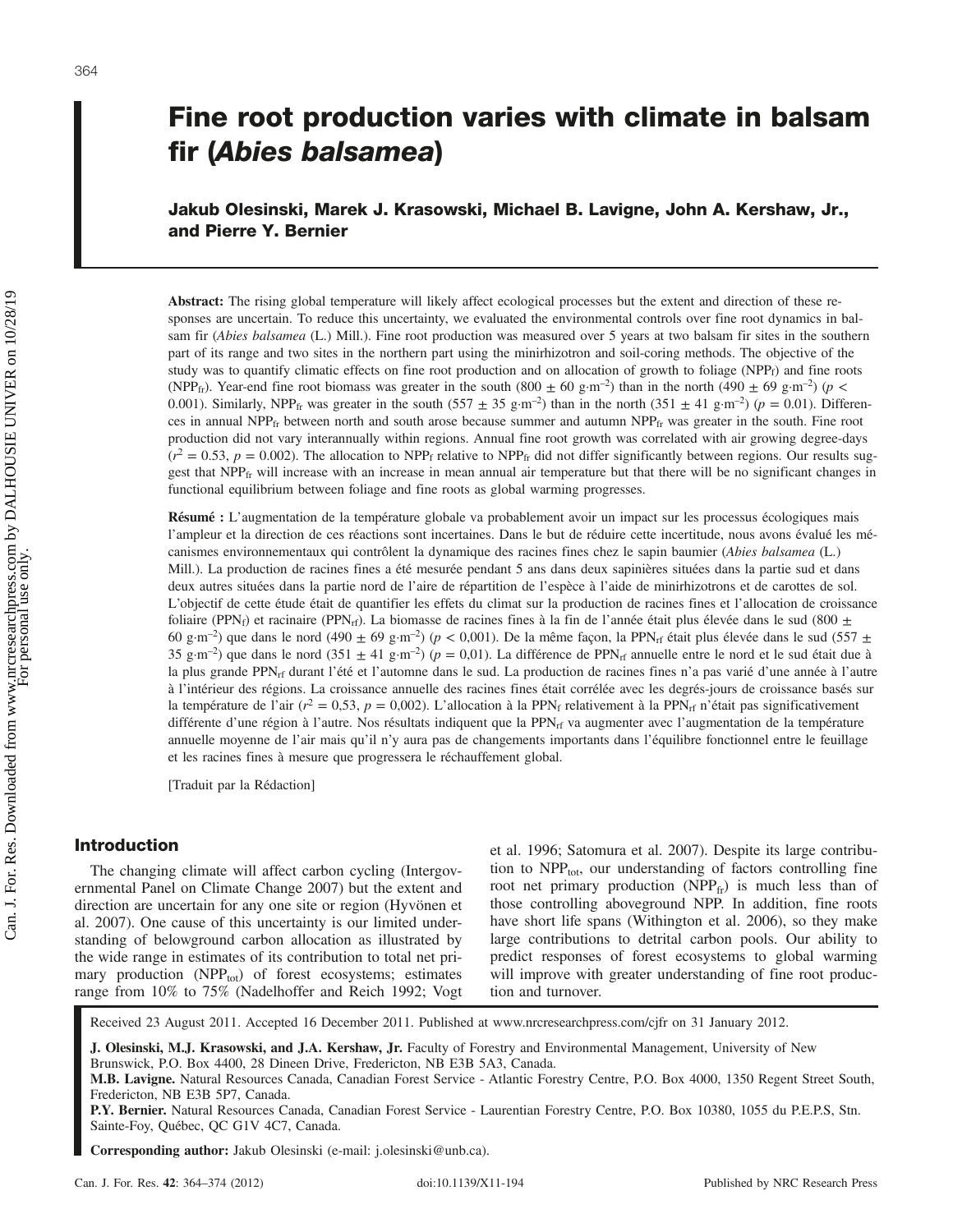Field studies using latitudinal transects and interannual variation have found different relationships between  $NPP_{fr}$ and temperature (Hendrick and Pregitzer 1993; Steele et al. 1997; Pregitzer et al. 2000); however, it is generally concluded, at least in boreal forests (Yuan and Chen 2010), that fine root biomass and annual production increase with mean annual temperature. For example, Steele et al. (1997) found a positive relationship between fine root production and annual temperature for black spruce (Picea mariana (Mill.) BSP) in a study that compared study areas near the northern and the southern boundaries of the boreal forest but not for jack pine (Pinus banksiana Lamb.) or trembling aspen (Populus tremuloides Michx.). Differences in soil moisture or nutrient availability or transect locations relative to the range of studied species may have confounded simple relationships between  $NPP<sub>fr</sub>$  and temperature in some field studies (Pregitzer et al. 2000). Growth chamber and greenhouse studies in which moisture and nutrients are maintained in plentiful supply have consistently found a positive relationship of  $NPP<sub>fr</sub>$  with temperature (Tryon and Chapin 1983; McMichael and Burke 1998; Grossnickle 2000); however, it is risky to extrapolate such studies to field conditions. Majdi and Öhrvik (2004) provided convincing evidence of a positive relationship between NPP<sub>fr</sub> and temperature using experimentally warmed plots in a Norway spruce (Picea abies (L.) Karst.) forest. Therefore, it is most likely that rising temperatures will stimulate greater fine root production but the degree of stimulation may vary geographically and among species.

A better understanding of seasonal variation of fine root production might improve our capacity to explain relationships between annual fine root production and temperature. For example, Majdi and Öhrvik (2004) argued that  $NPP<sub>fr</sub>$  is greater at warmer sites because the longer growing seasons extend periods of high fine root production in early spring and late autumn. In support of this notion, several studies found greater fine root production in spring and autumn than in summer (Hendrick and Pregitzer 1993, 1996; King et al. 2002; Puhe 2003). Steele et al. (1997) observed greater fine root production in summer at some boreal sites but that does not preclude greater fine root production in spring or autumn accounting for impacts of climate change.

A positive relationship between  $NPP_{fr}$  and temperature might occur because a greater proportion of  $NPP_{tot}$  is partitioned to roots without greater  $NPP_{tot}$  at warmer sites or because  $NPP_{tot}$  is greater at warmer sites without a difference in the proportional allocation to fine roots. The principle of a functional balance between foliage and root biomass (Thornley and Johnson 1990) can be used to address the problem of carbon paritioning. This principle argues that the relative amounts of foliage and fine roots depend on supplies of resources in the environment. Helmisaari et al. (2007) did not find differences in the relative amounts of fine roots and foliage among climatically different sites for Norway spruce or Scots pine *(Pinus sylvestris L.)*; however, they did not compare foliage and fine root annual production. Better understanding of effects of temperature on allocation to fine roots will help with predicting impacts of global warming.

We investigated fine root production over 5 years at two northern balsam fir (Abies balsamea (L.) Mill.) sites and one southern site and over 4 years at another southern site in eastern Canada. The objectives were  $(i)$  to quantify regional differences and interannual variability in fine root production and to evaluate the roles of climatic variables in explaining these differences, (ii) to compare seasonal distribution of fine root production between the northern and southern areas, and (iii) to determine if the proportion of  $NPP_{tot}$  allocated to foliage and fine roots differs between northern and southern areas. Comparisons of northern and southern areas are used to draw inferences about potential impact of global warming on fine root production.

## Methods

#### Study sites

A site in central Quebec (Forêt Montmorency (N-FM)) and one in northwestern New Brunswick (Green River (N-GR)) were chosen as the northern sites (Table 1). The sites were previously described by Bernier et al. (1999) and Lavigne et al. (2003). N-FM is located in the Laurentian Highlands at 700 m elevation on a 20%–30% northeastern slope. The soil is a well-drained humo-ferric podzol with a sandy loam texture and 21% stone content. Balsam fir dominates the stand (91% of basal area). N-GR is located at an elevation of 475 m on a 5% southeastern slope. The soil is a ferro-humic podzol with a silt loam texture in the top 25 cm and a sandy loam texture at greater depths and a stone content of 32%. The stand originated after a clearcut in the 1950s and was precommercially thinned in 1976. Balsam fir dominates the stand (80% of basal area).

Two southern sites are in southcentral New Brunswick (Table 1). The Nashwaak Lake (S-NL) site is located at an elevation of 341 m on a 5% northern slope. The soil is a well-drained humo-ferric podzol with a silty loam texture in the top 18 cm and sandy clay loam at greater depths, a stone content of 31%, and a hardpan at 45–50 cm depth. The stand is dominated by balsam fir (85% of basal area). Grand John (S-GJ) is located in almost flat terrain adjacent to a brook at an elevation of 270 m. The balsam fir stand (90% of basal area) is on a well-drained humo-ferric podzol with silty loam texture in the top 28 cm and silty clay loam at greater depths and 22% stone content.

#### Monitoring climate and soil moisture

Climate was monitored at the N-FM, N-GR, and S-NL sites with sensors mounted on towers and attached to data loggers (CR-10; Campbell Scientific, Edmonton, Alberta). We used thermocouples to measure air temperature  $(T_a)$  at 1.5 m above ground and soil temperatures  $(T<sub>s</sub>)$  at 2, 5, 10, 20, and 30 cm depths at two locations per site.  $T_a$  and  $T_s$ were logged half hourly, 24 h, year round. Annual and growing season means were calculated based on daily averages. Precipitation was measured above the canopy with TE525M tipping bucket rain gauges (Texas Electronics, modified by Campbell Scientific for use with their data loggers). Growing season was defined as a period from 1 May to 31 October. Climate was not monitored at S-GJ, so we estimated air temperature from S-NL data using adiabatic lapse rate (decrease of temperature with increasing altitude at a rate of 0.64 °C·100 m<sup>-1</sup>).  $T_s$  at S-GJ was assumed to be the same as at S-NL because we found that  $T_s$  varied less than  $T_a$  among sites, soil properties at both sites were similar, and sites were only 27 km apart.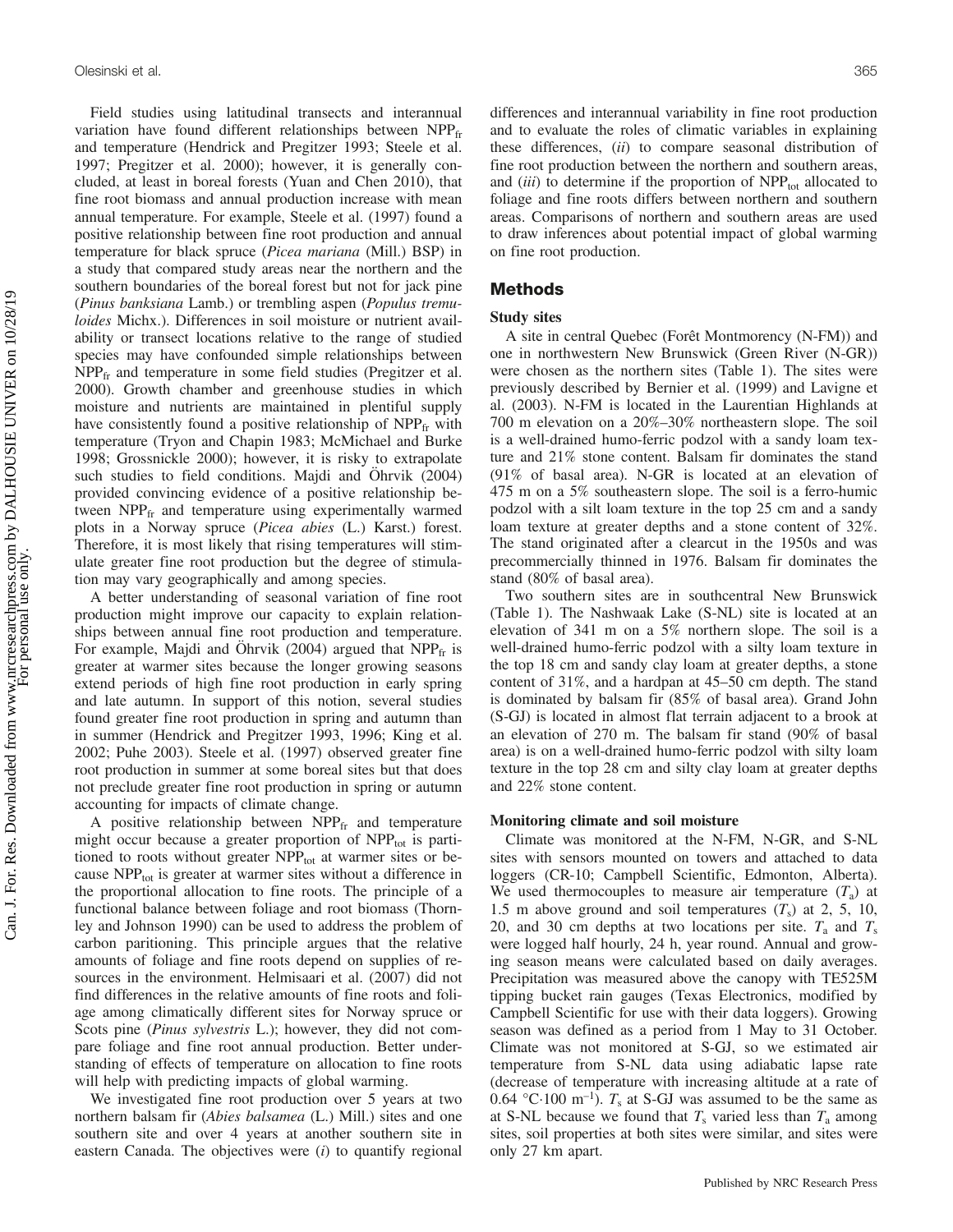| Number of trees<br>$(ha^{-1})$                            |
|-----------------------------------------------------------|
| Basal area<br>$(m^2 \cdot ha^{-1})$                       |
| height (m)<br>Aean tree                                   |
| Mean tree diameter at<br>breast height $\text{cm}^{\rho}$ |
| Age in 2004<br>'years)                                    |
| temperature $(^{\circ}C)^{a}$<br>Mean annual air          |
| Location                                                  |
| Site                                                      |

|      | Quebec to central New Brunswick.                                               |                         |             |                                                        |            |                                     |                                |
|------|--------------------------------------------------------------------------------|-------------------------|-------------|--------------------------------------------------------|------------|-------------------------------------|--------------------------------|
|      |                                                                                | ∙ä<br>Mean annual       | Age in 2004 | Mean tree diameter at                                  | Mean tree  |                                     | Number of trees                |
| Site | Location                                                                       | $\int^a$<br>temperature | (years)     | breast height $\text{cm}$ <sup><math>\ell</math></sup> | height (m) | Basal area<br>$(m^2 \cdot ha^{-1})$ | $(\mathrm{h} \mathrm{a}^{-1})$ |
| N-FM | 47°19′00″N, 71°06′00″W                                                         |                         |             | Ċ                                                      | Ē          | 45                                  |                                |
| N-GR | 47°44′10″N, 68°09′00″W                                                         |                         | 54          |                                                        |            |                                     | 2100<br>2300<br>2800           |
| S-NL | 46°28'19"N, 67°05'60"W                                                         |                         |             |                                                        |            |                                     |                                |
| S-GI | 46°15'19"N, 66°55'52"W                                                         |                         |             |                                                        |            |                                     | 1900                           |
|      | "1971-2000 climate normals for the nearest Environment Canada weather station. |                         |             |                                                        |            |                                     |                                |
|      | <sup>b</sup> Arithmetic mean diameter.                                         |                         |             |                                                        |            |                                     |                                |

366 Can. J. For. Res. Vol. 42, 2012

## Minirhizotron observations

The procedures used to collect and process minirhizotron images were described in detail by Olesinski et al. (2011) and they are briefly summarized below. Five acrylic minirhizotron tubes (5.1 cm in diameter) were installed each at N-GR and N-FM in the summer and autumn of 1997, and 10 acrylic tubes were installed each at S-NL and S-GJ sites in the summer of 2003. At N-FM, tubes were inserted at angles to the ground ranging from 53° to 63°, at N-GR from 28° to 45°, and at the southern sites from 45° to 50°. Two minirhizotron tubes at S-NL and one tube at S-GJ had to be excluded from monitoring due to damage by wildlife or frost heaving. Insulation was inserted into tubes from mid-November to mid-May. The maximum vertical depth of observations from the soil surface was 68 cm at N-GR, 107 cm at N-FM, 72 cm at S-NL, and 78 cm at S-GJ.

Collection of minirhizotron images began in spring 1998 at N-FM and N-GR and in spring 2004 at S-NL and S-GJ. Collections were approximately monthly, beginning when sites became accessible in spring (late May – early June) and ending when snow made sites inaccessible in autumn (late October – mid-November). Images (18 mm  $\times$  15 mm) were collected with a portable minirhizotron image acquisition system (Bartz Technologies Ltd., Santa Barbara, California). This system consisted of a digital camera that was moved from the lowest to the uppermost position along a tube in 15 mm steps using an indexed handle so that images were taken from the same positions on each date. Only data from 2004 –2008 were used in this study except for the S-NL site where only data from 2004 –2007 were used because soil moisture was manipulated in 2008 at this site.

We analyzed images with WinRhizotron MF 2005a (Regent Instruments, Quebec, Quebec). Fine roots were defined as those of  $\leq$ 2 mm in diameter. We recorded dates of appearance and maximum diameter of fine roots intersecting the tubes as explained in Bernier and Robitaille (2004). Dates of birth of roots in minirhizotron images were calculated as midpoints between the observation date of first appearance and the previous observation date. Less than 8% of annual root production occurred between the last observation date in autumn and the first observation date in spring. Because it was impossible to collect images in winter and early spring, it was assumed that these roots began growth in early spring when soil water became available; therefore, all of these roots were assumed to have been produced early in the new growing season.

## Root cores

Five samples of organic and mineral soil layers were collected annually in late October – mid-November after the last monthly minirhizotron measurement at most sites except N-FM where cores were collected in October 2004, September 2005, and August 2006–2008. We used a 10 cm  $\times$  10 cm template to collect the organic layer samples at most sites and a stainless steel corer of 8 cm diameter to collect the mineral soil layer sample. At N-FM, a steel corer of 4.7 cm in diameter was used to collect organic and mineral soil samples. Soil cores were processed in the laboratory in the following steps. (1) Roots were separated into "herbaceous " (very thin, translucent, easy to break when bent, and wiry) and "woody " (sturdy, difficult to break when bent, and opaque). (2) Herba-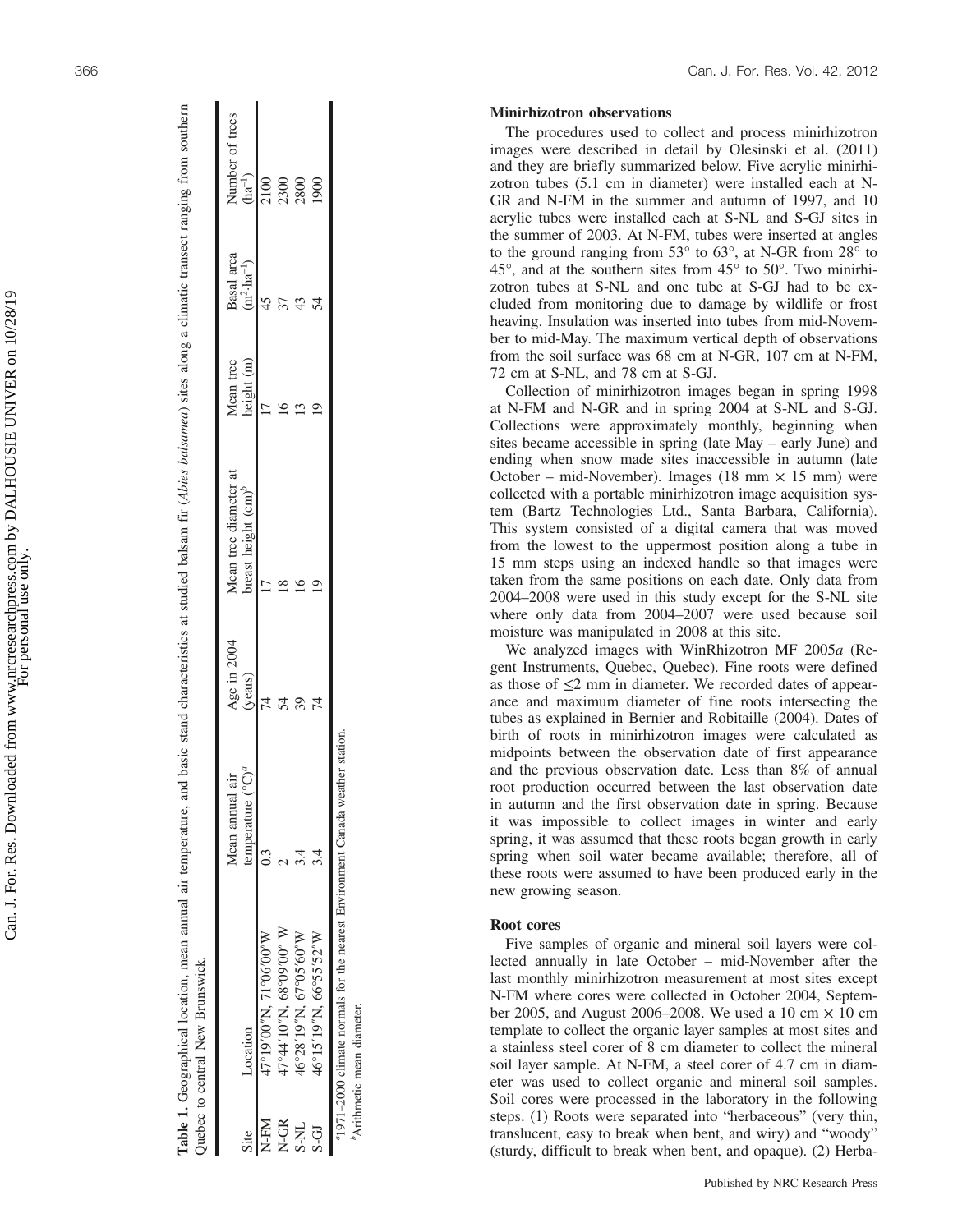| Abbreviation          | Description                                                                                             | Units            |
|-----------------------|---------------------------------------------------------------------------------------------------------|------------------|
| $A_{\rm fr}$          | Sum of year-end fine root cross-sectional areas as seen in minirhizotrons                               | $mm^2$           |
| $A$ <sub>fr-cum</sub> | Cumulative frequency of year-end fine root cross-sectional areas with<br>depth as seen in minimizotrons | $\%$             |
| $a_{\rm p}$           | Fine root cross-sectional areas of roots that were produced in an obser-<br>vational period             | mm <sup>2</sup>  |
| $A_{p}$               | Sum of $a_p$ for a calendar year                                                                        | mm <sup>2</sup>  |
| $A_{\rm ps}$          | Sum of $a_p$ for a season of the year                                                                   | mm <sup>2</sup>  |
| $B_{\rm f}$           | Foliage biomass estimated using empirical equations                                                     | $g \cdot m^{-2}$ |
| $B_{\rm fr}$          | Year-end standing crop of fine root biomass (detrended, averaged for a<br>site)                         | $g \cdot m^{-2}$ |
| $B_{\rm rc}$          | Observed year-end fine root biomass in root cores                                                       | $g \cdot m^{-2}$ |
| NPP <sub>f</sub>      | Foliage net primary production                                                                          | $g \cdot m^{-2}$ |
| $NPP$ fr              | Fine root net primary production                                                                        | $g \cdot m^{-2}$ |
| $NPPs$ fr             | Seasonal fine root net primary production                                                               |                  |
| $P_c$                 | Cone production                                                                                         | $g \cdot m^{-2}$ |
| $Pf_i$                | Branch foliage biomass observed for each foliage age class                                              | g                |
| $P^*f_i$              | Detrended annual branch-level foliage biomass for each foliage age class                                | g                |

Table 2. Definitions and descriptions of abbreviations of aboveground and belowground dynamics used in this article.

ceous roots contributed <5% of all fine roots collected in cores and were discarded. (3) Remaining roots of  $\leq 2$  mm in diameter, measured at the thicker end, were divided into live and dead categories based on external appearance and an endurance test. Roots that appeared dark, shriveled, or partly decomposed were gently tugged and, if broken easily, were considered dead. (4) All roots were separated from soil by hand without sieving or elutriation, oven dried for 24 h at 60 °C, and weighed. We aimed to collect samples to the depth that included 90% of fine roots found in minirhizotron tubes, but obstructions sometimes prevented sampling to that depth. We explain below how we accounted for variable sampling depths in our site estimates of fine root biomass.

## Estimation of fine root standing crops

## Standing crops in minirhizotron tubes  $(A_f)$

We calculated the cross-sectional area of each fine root from its diameter. For each date, we summed cross-sectional areas for roots that first appeared in minirhizotron images  $(a_p)$  (Table 2). We then used the cross-sectional area of all roots on the last measurement date of each year  $(A_{\text{fr}})$  in our calculations of standing crops by averaging tube-level data by site.

## Standing crops in soil cores  $(B_{rc}(90\%))$

We adjusted fine root biomass in soil cores that did not reach the depth of 90% of fine roots as seen in minirhizotron tubes in the following steps. First, we calculated the cumulative frequency of living fine roots  $(A<sub>fr-cum</sub>)$  with depth  $(D)$  at the end of the growing season for each site and year. Second, the cumulative frequency was converted to percentage of  $A_{\rm fr}$ and related to depth for each site using the following equation:

[1] 
$$
A_{\text{fr-cum}} = \frac{a}{1 + e^{-\left(\frac{D - x_0}{b}\right)}}
$$

where a, b, and  $x_0$  are site-specific coefficients estimated by

nonlinear regression using Sigmastat v. 3.5 (Systat Software Inc., San Jose, California).

Finally, for soil cores that did not reach the depth that included 90% of fine roots as seen with minirhizotrons, we estimated root biomass to the 90% depth by reworking eq. 1 and incorporating core-observed fine root biomass as shown below:

[2] 
$$
B_{\text{rc}}(90\%) = B_{\text{rc}}(D) \frac{0.9}{A_{\text{fr-cum}}(D)}
$$

where  $B_{\rm rc}$  is fine root biomass in root cores and D is depth of the core.

#### Year-end standing crops in biomass  $(B_f)$

We regressed  $A_{\text{fr}}$  and corresponding  $B_{\text{rc}}(90\%)$  for all sites and years and used this relationship to estimate standing crop in biomass for each site and year  $(B<sub>fr</sub>)$ . Because minirhizotron tubes have been in place for less than 2 years in the south, linear trends in  $B<sub>fr</sub>$  over time were observed (see also Bernier and Robitaille 2004; Krasowski et al. 2010). To eliminate artifacts resulting from differences in timing of tube installation in the north and south, we removed these trends at all sites with following steps: (1) we fitted a quadratic regression equation ( $B_{\text{fr}} = b_0 + b_1$ Year +  $b_2$ Year<sup>2</sup>) to north and south separately and then calculated residuals, (2) we fitted a quadratic equation to the root core data for each region as we had done for  $B_{\rm fr}$  ( $B_{\rm rc}(90\%) = b_0 + b_1$ Year +  $b_2$ Year<sup>2</sup>), and (3) we calculated detrended  $B<sub>fr</sub>$  values by adding residuals from step 1 to the predicted values from step 2, thus preserving interannual variability of the original estimates.

## Estimation of fine root production

Annual fine root production for the ecosystem  $(NPP<sub>fr</sub>$ , g·m–2·year–1) was calculated by site and year in the following manner. The ratios of cross-sectional areas of roots produced annually  $(A_p)$  to cross-sectional area of year-end standing crops  $(A_{\text{fr}})$  were calculated and multiplied by the detrended  $B_{\text{fr}}$  to estimate the NPP<sub>fr</sub>.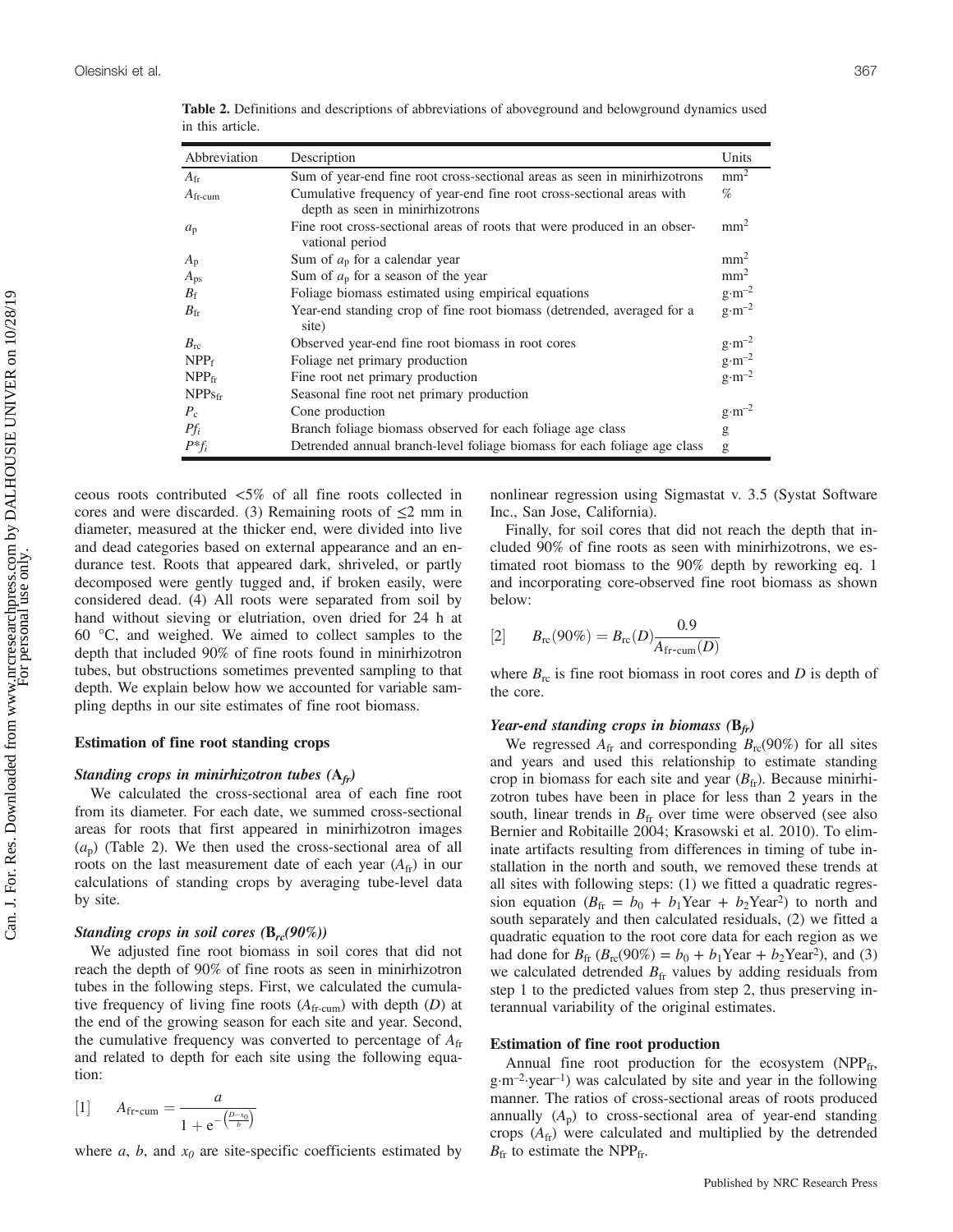Fig. 1. (a) Mean annual air temperature at 1.5 m, (b) mean growing season (1 May – 31 October) air temperature at 1.5 m, (c) mean annual soil temperature at 5 cm depth,  $(d)$  mean growing season soil temperature at 5 cm depth,  $(e)$  growing season precipitation, and  $(f)$  sum of annual growing degree-days (GDD) (0 °C threshold) measured at two northern balsam fir (Abies balsamea) sites and a southern site in eastern Canada. Error bars denote standard error.



We also estimated seasonal fine root production (NPPs<sub>fr</sub>, g·m–2·season–1) in spring, summer, and autumn. Growth observed in monthly images collected up to late June or early July were assigned to spring. Observations taken up to late August or early September were assigned to summer. The remaining observations were assigned to autumn. We computed ratios of cross-sectional areas of roots produced seasonally  $(A_{ps})$  to  $A_p$  and multiplied these ratios by annual NPP<sub>fr</sub>.

#### Estimation of foliage production

We collected a sample of branches, dissected the branches, and developed equations for estimating  $NPP<sub>f</sub>$  for the previous 5 years at each site to compare foliage and fine root production.

#### Estimation of foliage production on sample branches

We collected one branch per tree from eight codominant trees at each of the four sites late in the 2008 growing season. Each branch was collected at a height approximately equal to one-third the depth of the canopy from the top of the tree. In the laboratory, branches were dissected into shoots produced in 2008, 2007, 2006, 2005, 2004, and all older shoots and weighed fresh. A sample of shoots was selected from each shoot age class weighed fresh, oven dried for 48 h at 70 °C, separated into foliage and stems, and reweighed. We used conventional computations for stratified sampling to estimate oven-dried foliar biomass by shoot age class for each branch.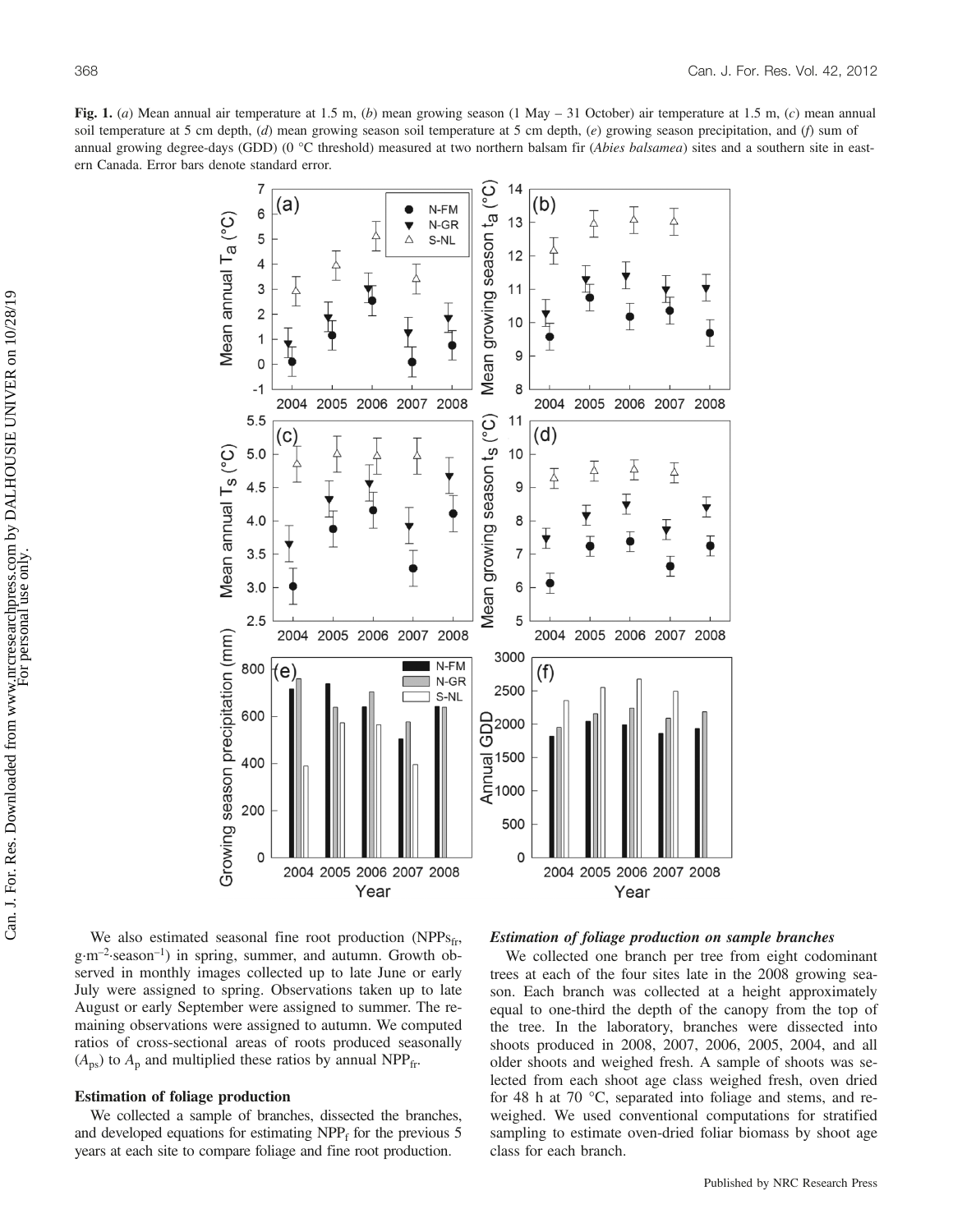Fig. 2. Distribution of fine roots in soil at northern and southern balsam fir (Abies balsamea) sites in eastern Canada. Patterns of cumulative frequency of fine roots in soil were used to adjust biomass values obtained from root cores using eq. 1. ( $r^2 = 0.97$ ,  $p < 0.0001$ ) for N-FM,  $r^2 = 0.96$ ,  $p < 0.0001$  for N-GR,  $r^2 = 0.95$ ,  $p < 0.0001$ for S-NL,  $r^2 = 0.98$ ,  $p < 0.0001$  for S-GJ).



Our method of scaling up branch samples to estimate annual canopy foliage production depends on the assumption that there is no time-related trend in canopy foliar biomass during the study period, an assumption that does not exclude the possibility of interannual variation in canopy foliage biomass. We selected stands in the stem exclusion stage of stand development (Oliver and Larson 1996) because such stands remain at or near the site-dependent carrying capacity for canopy foliage biomass (Satoo and Madgwick 1982) to meet this condition. It follows from this assumption that foliage biomass should be distributed approximately equally among recent shoot age classes on sample branches so that the branches also demonstrate no time-related trend in foliage biomass as is expected of the canopy. This condition for sample branches does not decrease the importance of interannual variation. We selected the canopy position for sampling to meet this condition based on results of earlier studies of branch allocation dynamics with this species (Lavigne et al. 2005; Bernier et al. 2007). Further, we tested whether our branch data met this condition by using regression to test for time trends in annual age class foliar biomass. Linear trends were observed only at the two southern sites. For these sites, we used the slope of the linear relationship to detrend by adjusting estimates prior to and subsequent to 2006 (selected because it was the midpoint of the study period) to values comparable with those predicted for 2006 using the following equation:

$$
[3] \qquad P^* f_i = P f_i [1 + b(i - 2006)]
$$

where  $P^*f_i$  is the detrended foliar production of year *i*, *i* takes on values 2004, 2005, 2007, and 2008, and  $b$  is the slope of the linear trend. For each site, we calculated ratios of annual age class foliage biomass to branch total foliar biomass  $(Rf)$ using adjusted values for southern sites.

### Estimation of canopy foliage production

Repeated measurements of diameter at breast height in permanent sample plots and measurements of sapwood width obtained from increment cores collected from trees sampled for branches were used to make yearly estimates of sapwood cross-sectional area for each tree in the permanent sample plots. Foliar biomass  $(Bf)$  for each year at each site was then calculated using the equations of Lavigne et al. (2005) relating sapwood cross-sectional area and foliage biomass. We multiplied *Bf* by *Rf* to estimate  $NPP_f$  at each site for 2004– 2008.

#### Estimation of cone production

Thirty litter traps  $(0.12 \text{ m}^2)$  were installed at S-NL in early spring of 2004. Litter was collected in early spring, midsummer, and late autumn each year. The litter was sorted into foliage, twigs, and reproductive structures. Using these data, annual production of reproductive structures  $(P_c)$  was estimated for each year.

## Relating fine root production and biomass allocation to climate

The NPP<sub>fr</sub>, NPP<sub>sfr</sub>, and NPP<sub>f</sub>/NPP<sub>fr</sub> for all sites and years were plotted against mean annual air and soil temperatures and their growing degree-days (GDD) ( $0^{\circ}$ C threshold). We used simple linear regression to test for relationships between  $NPP_{\text{fr}}$ ,  $NPP_{\text{fr}}$ ,  $NPP_{\text{f}}/NPP_{\text{fr}}$ , and climatic variables using SigmaStat v. 3.5 software.

#### Experimental design and statistical analysis

In our analyses, we considered N-FM and N-GR as sites nested within the northern region (described as "north") and S-NL and S-GJ as sites nested within the southern region (described as "south") and investigated differences between regions. We assessed interannual variation and differences between regions in  $NPP_{fr}$  and  $NPP_f$  using the restricted maximum likelihood method of the mixed procedure in SAS v. 9.1 (SAS Institute Inc., Cary, North Carolina) with the repeated measures option and adjusted for autocorrelation. The minirhizotron tube and the sample branch were considered to be the experimental units. We report the outcomes of analyses of variance by presenting  $F$  values with degrees of freedom in subscript and corresponding probabilities  $(p \text{ values})$ of the null hypothesis being true at a significance level of  $\alpha = 0.05$ . The least square means option of the mixed procedure with Bonnferoni adjustment was used to distinguish significant differences among means.

Simulated analysis of variance using the Monte Carlo method (Metropolis and Ulam 1949) was performed to assess differences in NPP<sub>f</sub>/NPP<sub>fr</sub> among sites. Simulated analysis of variance was used because sample branches were not assigned to particular minirhizotron tubes. The Monte Carlo method randomly assigned sampling branches to tubes and the process was repeated 100 times. Simulated  $p$  values were calculated as

$$
[4] \qquad p=1-f
$$

where  $f$  is the frequency of significance.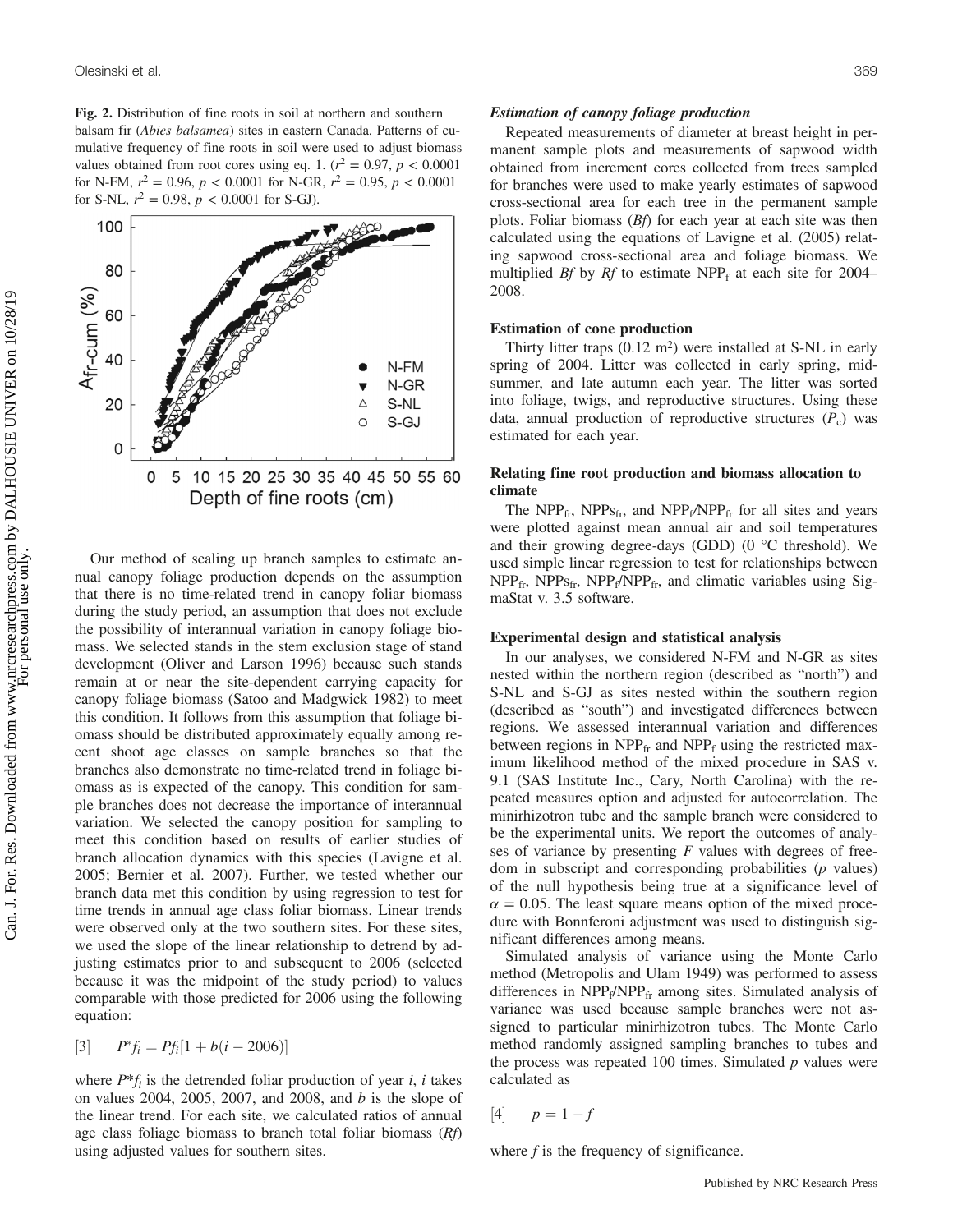| Site       | Average core depth (cm) | Depth above which 90% of<br>roots were found (cm) | Proportion of samples not reaching<br>the 90% rooting depth |
|------------|-------------------------|---------------------------------------------------|-------------------------------------------------------------|
| $N$ - $FM$ | $48(30-50)$             | 55                                                | 0.01                                                        |
| $N-GR$     | $30(14-50)$             | 37                                                | 0.09                                                        |
| S-NL       | $30(18-56)$             | 43                                                | 0.2                                                         |
| S-GJ       | $32(20-47)$             | 46                                                | 0.25                                                        |

Table 3. Average soil core depth, the depth above which 90% roots were found in minirhizotrons, and the magnitude of adjustment applied to the root cores collected on the last measurement date each year using eq. 2.

Note: The range of variation in coring depth is given in parentheses  $(n = 20)$ .

Fig. 3. (a) Year-end fine root standing crops  $(B_{rc}(90\%)$  obtained from root cores at northern and southern balsam fir (Abies balsa*mea*) sites in eastern Canada. Error bars denote standard errors ( $n =$ 5). (b) Relationship between sum of cross-sectional areas  $(A<sub>fr</sub>)$  of fine roots intersecting minirhizotron tube observation areas at the last date of measurements each year and adjusted fine root biomass  $(B_{\rm rc}(90\%)$  measured in root cores at corresponding dates.



## Fig. 4. Interannual variation in  $(a)$  year-end fine root standing crops  $(B<sub>fr</sub>)$  and (b) fine root production (NPP<sub>fr</sub>) at northern and southern balsam fir (Abies balsamea) sites in eastern Canada. Error bars denote standard errors ( $n = 10$  in the north,  $n = 17$  in the south).



## **Results**

## **Climate**

Mean annual air temperature  $(T_a)$  and mean growing season air temperature ( $t_a$ ) were greatest at S-NL (3.82  $\pm$  0.36 and 12.72  $\pm$  0.18 °C, respectively) and lowest at N-FM

 $(0.92 \pm 0.45 \text{ and } 10.11 \pm 0.21 \text{ °C}$ , respectively) (Figs. 1a and 1b). Similarly, mean annual soil temperature  $(T<sub>s</sub>)$  and mean growing season soil temperature  $(t<sub>s</sub>)$  were greatest at S-NL (5.09  $\pm$  0.15 and 9.59  $\pm$  0.16 °C, respectively) and lowest at N-FM (3.69  $\pm$  0.23 and 6.93  $\pm$  0.21 °C, respectively) (Figs. 1c and 1d). Mean growing season precipitation was greatest at N-GR (663.7  $\pm$  31.1 mm) and least at S-NL  $(480.5 \pm 50.8 \text{ mm})$  (Fig. 1*e*). Mean sum of GDD was greatest at S-NL (2519  $\pm$  67) and least at N-FM (1931  $\pm$  91) (Fig. 1f).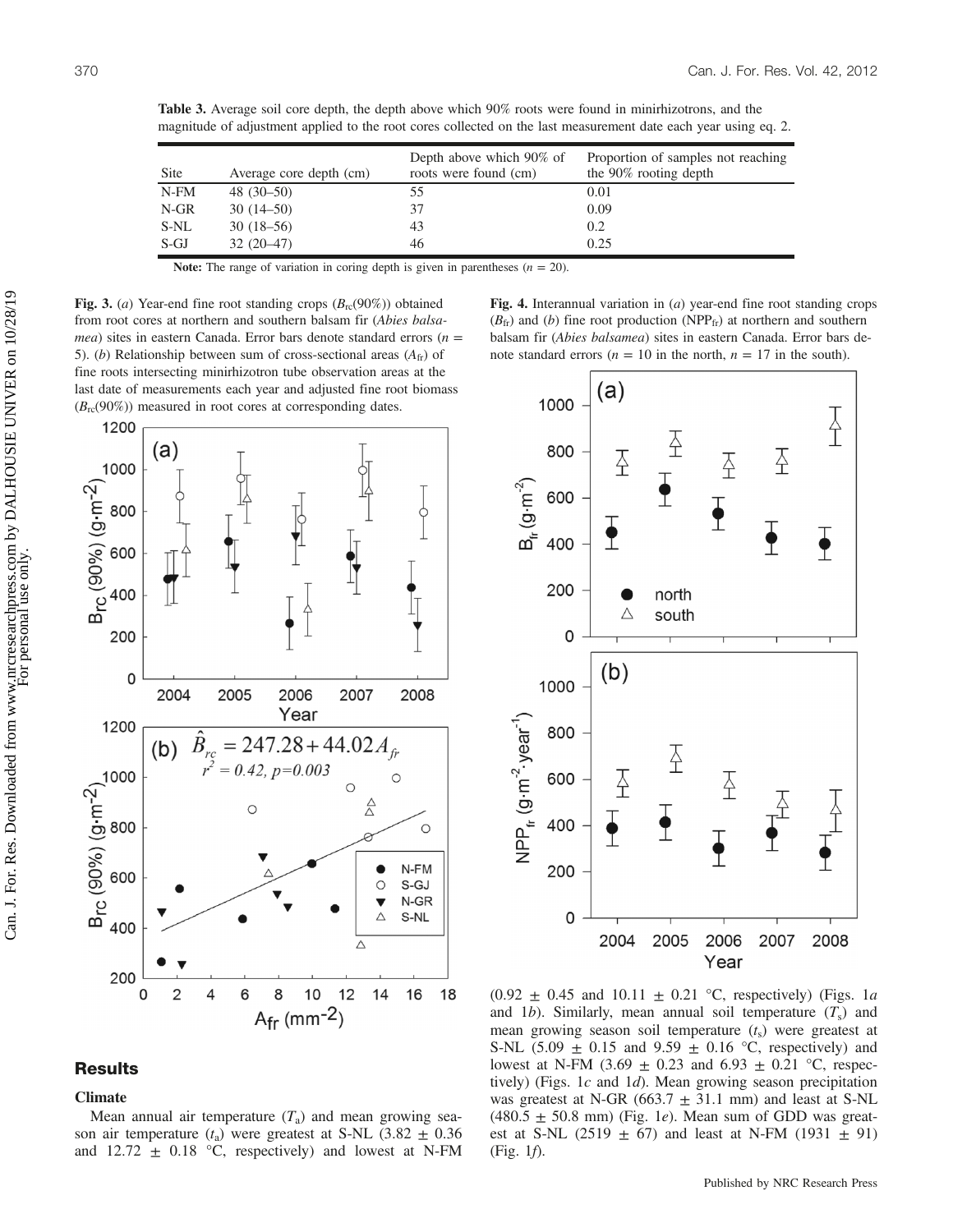Fig. 5. (*a*) Interannual variation in foliage production (NPP<sub>f</sub>) in studied balsam fir (Abies balsamea) sites along a climatic transect in eastern Canada. Error bars denote standard errors  $(n = 16)$ . (b) Interannual variation in cone production  $(P_c)$  at the S-NL site located in central New Brunswick. Error bars denote standard errors ( $n =$ 30). Significant differences among means ( $\alpha = 0.05$ ) are indicated by letters.



Distribution of fine roots in the soil

Vertical distributions of fine roots are shown in Fig. 2. The depth for the cumulative frequency of 90% of fine roots was 33 cm at S-NL, 30 cm at N-GR, 45 cm at N-FM, and 37 cm at S-GJ. Fewer than 10% of cores required adjustment in  $B_{\text{rc}}$ at N-FM and N-GR, but 20%–25% of cores required adjustment at S-NL and S-GJ (Table 3). Difficulties in reaching the 90% rooting depth at S-NL and S-GJ were due to high stone content at both sites.

#### Relating minirhizotron estimates to biomass

The  $B_{\rm rc}(90\%)$  tended to be higher at southern sites (775  $\pm$ ) 77 g·m<sup>-2</sup>) than at northern sites  $(489 \pm 74 \text{ g}\cdot\text{m}^{-2})$  (Fig. 3*a*), but this trend was not constant among years (region  $\times$  year  $F_{[4,84]} = 2.82, p = 0.03$ . The  $B_{rc}(90\%)$  was lower in 2006 than in 2005 and 2007. The relationship between  $A_{fr}$  and  $B_{\rm rc}(90\%)$  (eq. 4) is shown in Fig. 3b. Biomass of fine roots estimated with the relationship shown in Fig. 3b was used to calculate  $B_{\text{fr}}$  and consequently detrended  $B_{\text{fr}}$  and NPP<sub>fr</sub> as described in the Methods:

[5] 
$$
B_{\text{fr}} = 247.2807 + 44.0168A_{\text{fr}} \quad (r^2 = 0.42, p = 0.003)
$$

## Year-end fine root standing crop and annual fine root production

The  $B_{\text{fr}}$  was higher in the south (800  $\pm$  60 g·m<sup>-2</sup>) than in the north (490  $\pm$  69 g·m<sup>-2</sup>) ( $F_{[1,91]}$  = 16.33,  $p$  < 0.001), and it varied among years ( $F_{[4,91]} = 3.15$ ,  $p = 0.02$ ). Regional differences were greater than the differences observed interannually (Fig. 4a). Annual NPP<sub>fr</sub> was higher in the south (557  $\pm$ 35 g·m<sup>-2</sup>) than in the north (351  $\pm$  41 g·m<sup>-2</sup>) ( $F_{[1,91]}$  = 14.48,  $p = 0.01$ ), but it did not vary among years ( $F_{[4,91]} = 1.8$ ,  $p =$ 0.13) (Fig. 4b).

#### Foliage production and biomass allocation

The  $NPP_f$  was greater in the south than in the north in all years except 2006 (region  $\times$  year interaction  $F_{[4,148]} = 4.52$ ,  $p = 0.002$ ) (Fig. 5*a*). We found interannual variation in the south because  $NPP_f$  was lower in 2006 than in other years. In contrast,  $NPP_f$  did not vary among years in the north.

The  $NPP_f/NPP_f$  was 0.37 in the north and 0.36 in the south. These values were not statistically different  $(p =$ 0.64). Moreover,  $NPP_f/NPP_{fr}$  did not differ significantly among years in the north and south ( $p = 0.84$ ).

## Cone production

 $P_c$  was significantly higher in 2006 than in other years ( $F$  $_{[4,135]} = 42.92, p < 0.001$ ) (Fig. 5*b*). Cone production tends to be synchronized throughout the range for balsam fir (Bakuzis and Hansen 1965; D. Simpson, personal communication) and was therefore assumed to be high in 2006 at all sites. High cone production contrasted with low  $NPP_f$  at S-NL in 2006. Because of the influence of cone production, we excluded estimates of fine root production and foliage production in 2006 from analyses of climatic effects.

## Relationships between annual  $NPP_{fr}$ ,  $NPP_f/NPP_{fr}$ , and climate

We found a significant positive relationship between annual NPP<sub>fr</sub> and air GDD ( $r^2 = 0.53$ ,  $p = 0.002$ ) (Fig. 6*a*). In addition, NPP<sub>fr</sub> tended to increase with soil GDD ( $r^2 = 0.14$ ,  $p = 0.17$ ) (Fig. 6b). NPP<sub>f</sub>/NPP<sub>fr</sub> also tended to increase with increasing air GDD ( $r^2 = 0.18$ ,  $p = 0.11$ ) (Fig. 6c) and soil GDD ( $r^2 = 0.24$ ,  $p = 0.06$ ) (Fig. 6d).

#### Seasonal variation in fine root production

There were significant differences between regions in NPPs<sub>fr</sub> (region  $\times$  season interaction  $F_{[2,372]} = 4.86$ ,  $p =$ 0.01). In both regions,  $NPPs_{fr}$  was as great in autumn as in summer, but  $NPPs_{fr}$  was greater in the south than in the north in both of these seasons (Fig. 7). Seasonal production was lowest in spring in both regions and, interestingly, spring  $NPPs$ <sub>fr</sub> in the north was similar to that in the south. Thus,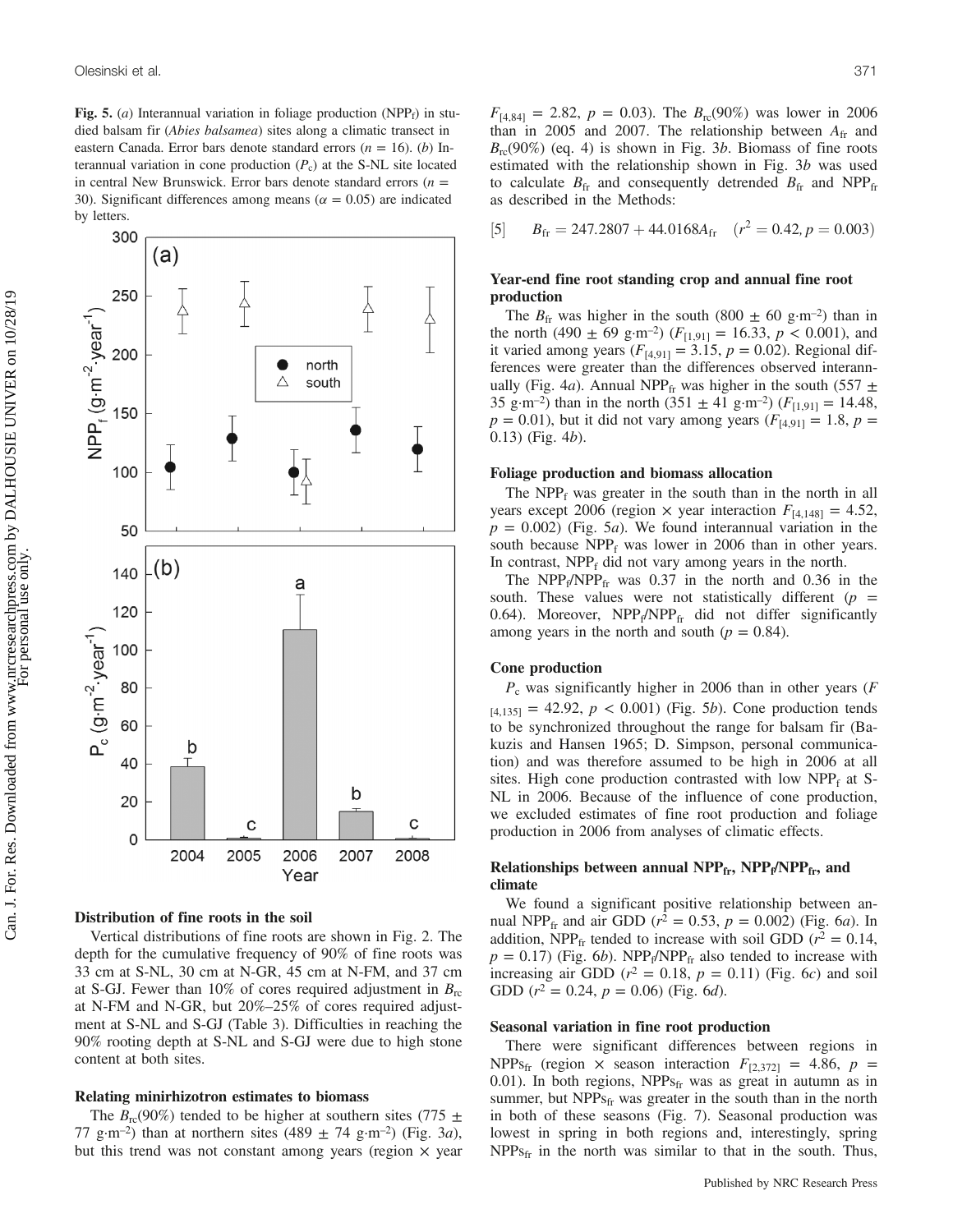Fig. 6. Relationships between mean annual fine root production (NPP<sub>fr</sub>) and (a) air and (b) soil growing degree-days (GDD) and foliage to fine root production ratio (NPP<sub>f</sub>/NPP<sub>fr</sub> and (c) air and (d) soil GDD at two northern and southern balsam fir (*Abies balsamea*) sites in eastern Canada. GDD threshold was 0 °C. Year 2006 was excluded from the analyses.



Fig. 7. Seasonal fine root production (NPPs<sub>fr</sub>) at two northern and two southern balsam fir (Abies balsamea) sites in eastern Canada. Error bars denote standard errors ( $n = 10$  in the north,  $n = 17$  in the south). Significant differences in means ( $\alpha = 0.05$ ) are indicated by letters.



summer and autumn were responsible for regional differences in annual  $NPP<sub>fr</sub>$ 

## **Discussion**

We found both year-end fine root biomass and annual fine root production to be greater in the south than in the north, which we attributed to differences in air temperature. Transect studies and regional comparisons have been used to investigate climatic effects on NPP and biomass, but most studies focused on aboveground NPP (e.g., Gower et al. 1997; Peng and Apps 1998, 1999). The few transect studies comparing belowground NPP and biomass have not found common trends. Similar to our findings, Steele et al. (1997) found greater fine root NPP in their southern boreal forest study area than their northern study area for black spruce, jack pine, and trembling aspen and suggested that this was due to soils that were warmer for a longer period in the south. Yuan and Chen (2010) found that fine root NPP increased with mean annual air temperature in a review of studies from the boreal biome. In a synthesis of fine root biomass studies for European beech (Fagus sylvatica L.), Scots pine, and Norway spruce, Finér et al. (2007) did not find significant differences in fine root biomass between the boreal and temperate zones because of large variation within climatic zones due to stand age and site productivity differen-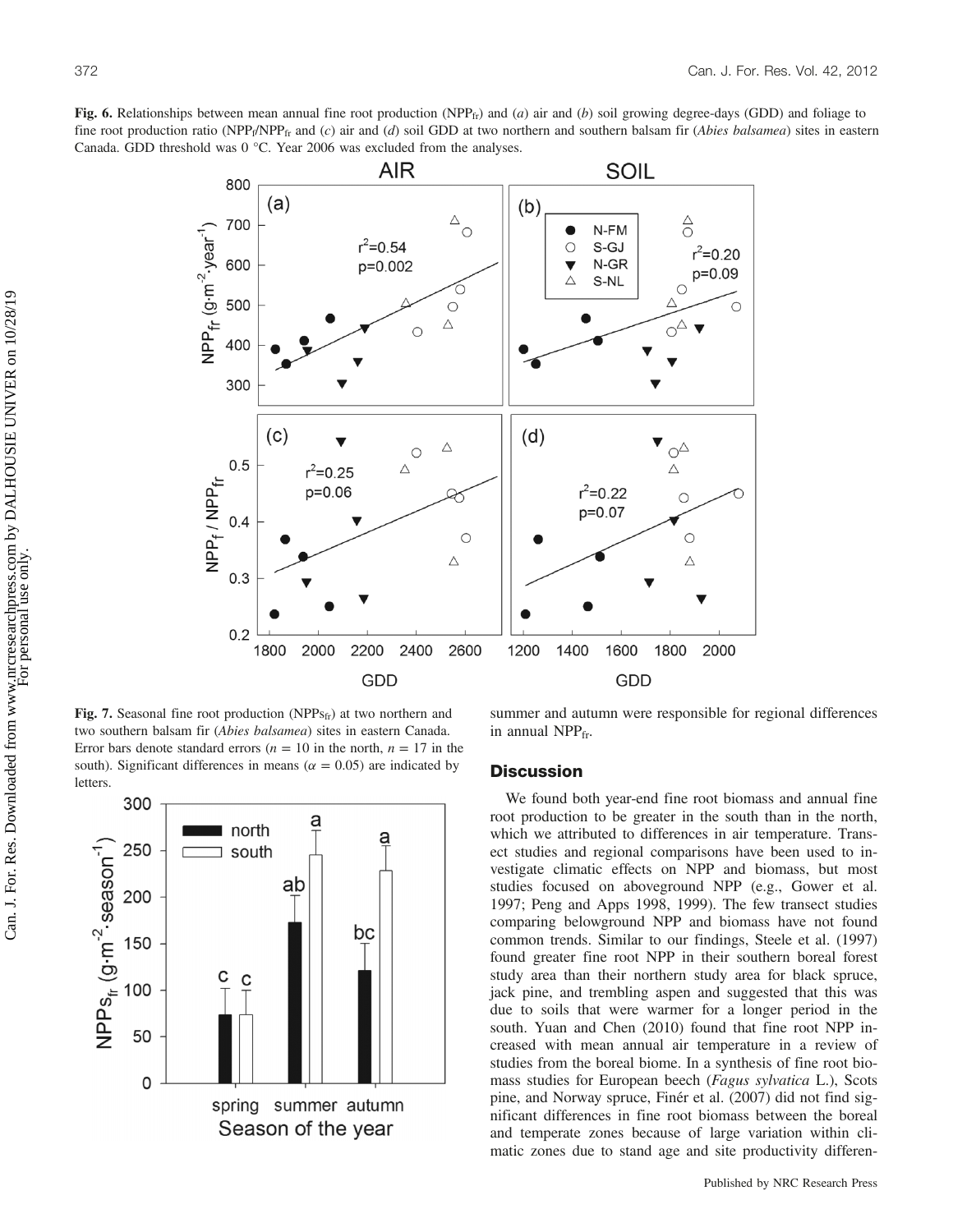ces. We were able to attribute significant differences between study areas in both fine root biomass and production to temperature because we selected mature stands on mesic sites, thereby minimizing these non-climate-related sources of variation.

To our knowledge, this is the first study finding that differences in summer and autumn fine root NPP between study areas were responsible for climate-related differences in annual fine root NPP and that there were no temperature-related differences in spring NPP between study areas. Our findings suggest that climate is more favorable for fine root production in summer and autumn at the southern sites; however, climate was also more favorable for greater fine root NPP in spring in the south. Therefore, it is not only climatic suitability that is responsible for greater autumn fine root NPP in the south but also the seasonal coordination of growth among tree components. Our finding of the role of autumn fine root NPP contrasts with findings that early spring climatic conditions are responsible for differences in aboveground NPP (Parmesan and Yohe 2003; Monson et al. 2005). This suggests that the seasonality effect on coordination of the allocation of growth to aboveground and belowground components may be affected by the overall climate with more aboveground NPP in spring and more belowground NPP in autumn in a warmer climate compared with a cooler one.

We used annual foliage to fine root production ratios to investigate climatic control over the functional balance in balsam fir. The ratio of NPP is a better measure of the allocation of growth between foliage and fine roots than is the ratio of their biomass because the NPP ratio reflects allocation of growth over a year, whereas the biomass ratio is confounded by differences in longevity between fine roots and foliage. Several studies have reported foliage to fine root biomass ratios (e.g., Vanninen and Mäkelä 1999; Helmisaari et al. 2007), but we are not aware of any other study using foliage to fine root NPP ratios to investigate climatic control over biomass allocation. In a synthesis study, Gower et al. (1994) found that, on the global scale, fine root and foliage production in pine forests was positively correlated with mean annual temperature; however, they did not report relationships between foliage to fine root NPP ratios and temperature. Our results suggest that northern balsam fir ecosystems will increase foliage and fine root production in response to increasing temperatures, and consequently, the functional balance in balsam fir may not change as climate change progresses providing all other climatic variables are held constant.

The impact of cone production in 2006 on annual foliage production was evident in the branch growth data at all sites and in fine root biomass as measured in root cores at most sites but not in our minirhizotron data. In fact, substantial reductions in foliage production during heavy seed years in balsam fir forests have been previously reported (Morris 1951; Bernier et al. 2001). Regardless, inclusion of low production rates in 2006 due to cone production would have confounded relationships with climatic variables, and therefore, we excluded 2006 estimates from our analyses of climatic effects on  $NPP_{fr}$  and  $NPP_f/NPP_{fr}$ .

In conclusion, our results suggest that annual  $NPP<sub>fr</sub>$  will increase in balsam fir forests in a warming climate. However, increased variability in annual precipitation may cause reduced  $NPP_{fr}$  in some years, confounding a simple relationship with temperature. Our previous study (Olesinski et al. 2011) found that  $NPP<sub>fr</sub>$  was enhanced in the year following a drought, suggesting that occasional drought years may not negate a long-term relationship between  $NPP<sub>fr</sub>$  and temperature. In addition, the increasing  $NPP<sub>fr</sub>$  in the northern forest will be accompanied by proportional increases in  $NPP_f$  leading to no significant changes in functional balance between foliage and fine roots as global temperatures continue to rise.

## Acknowledgements

We want to acknowledge the invaluable support provided by Gretta Goodine and Rodney Foster (Canadian Forest Service - Atlantic Forestry Centre) and Sébastien Dagnault (Canadian Forest Service - Laurentian Forestry Centre) for various aspects of this work. This manuscript is a part of the dissertation prepared in partial fulfillment of requirements for the degree of Doctor of Philosophy by the first author. We appreciate financial support to M.J.K. from the Natural Sciences and Engineering Research Council of Canada. We thank the Canadian Forest Service for funding site operation and data collection.

## References

- Bakuzis, E.V., and Hansen, H.L. 1965. Balsam fir: a monographic review. The University of Minnesota Press, Minneapolis, Minn.
- Bernier, P.Y., and Robitaille, G. 2004. A plane intersect method for estimating fine root productivity of trees from minirhizotron images. Plant Soil, 265(1–2): 165–173. doi:10.1007/s11104-005- 0056-y.
- Bernier, P.Y., Fournier, R., Ung, C.H., Robitaille, G., Larocque, G.R., Lavigne, M.B., Boutin, R., Raulier, F., Paré, D., Beaubien, J., and Delisle, C. 1999. Linking ecophysiology and forest productivity: an overview of the ECOLEAP project. For. Chron. 75(3): 417–421.
- Bernier, P.Y., Raulier, F., Stenberg, P., and Ung, C.H. 2001. Importance of needle age and shoot structure on canopy net photosynthesis of balsam fir (Abies balsamea): a spatially inexplicit modeling analysis. Tree Physiol. 21(12–13): 815–830. PMID:11498329.
- Bernier, P.Y., Lavigne, M.B., Hogg, E.H., and Trofymow, J.A. 2007. Estimating branch production in trembling aspen, Douglas-fir, jack pine, black spruce, and balsam fir. Can. J. For. Res. 37(6): 1024– 1033. doi:10.1139/X06-284.
- Finér, L., Helmisaari, H.-S., Lõhmus, K., Majdi, H., Brunner, I., Børja, I., Eldhuset, T., Godbold, D., Grebenc, T., Konôpka, B., Kraigher, H., Möttönen, M.-R., Ohashi, M., Oleksyn, J., Ostonen, I., Uri, V., and Vanguelova, E. 2007. Variation in fine root biomass of three European tree species: beech (Fagus sylvatica L.), Norway spruce (Picea abies L. Karst.), and Scots pine (Pinus sylvestris L.). Plant Biosyst. 141(3): 394–405. doi:10.1080/ 11263500701625897.
- Gower, S.T., Gholz, H.L., Nakane, K., and Baldwin, V.C. 1994. Production and carbon allocation patterns of pine forests. Ecol. Bull. 43: 115–135.
- Gower, S.T., Vogel, J.G., Norman, J.M., Kucharik, C.J., Steele, S.J., and Stow, T.K. 1997. Carbon distribution and aboveground net primary production in aspen, jack pine, and black spruce stands in Saskatchewan and Manitoba, Canada. J. Geophys. Res. 102(D24): 29029–29041. doi:10.1029/97JD02317.
- Grossnickle, S.C. 2000. Ecophysiology of northern spruce species: the performance of planted seedlings. NRC-CNRC, NRC Research Press, Ottawa, Ont.